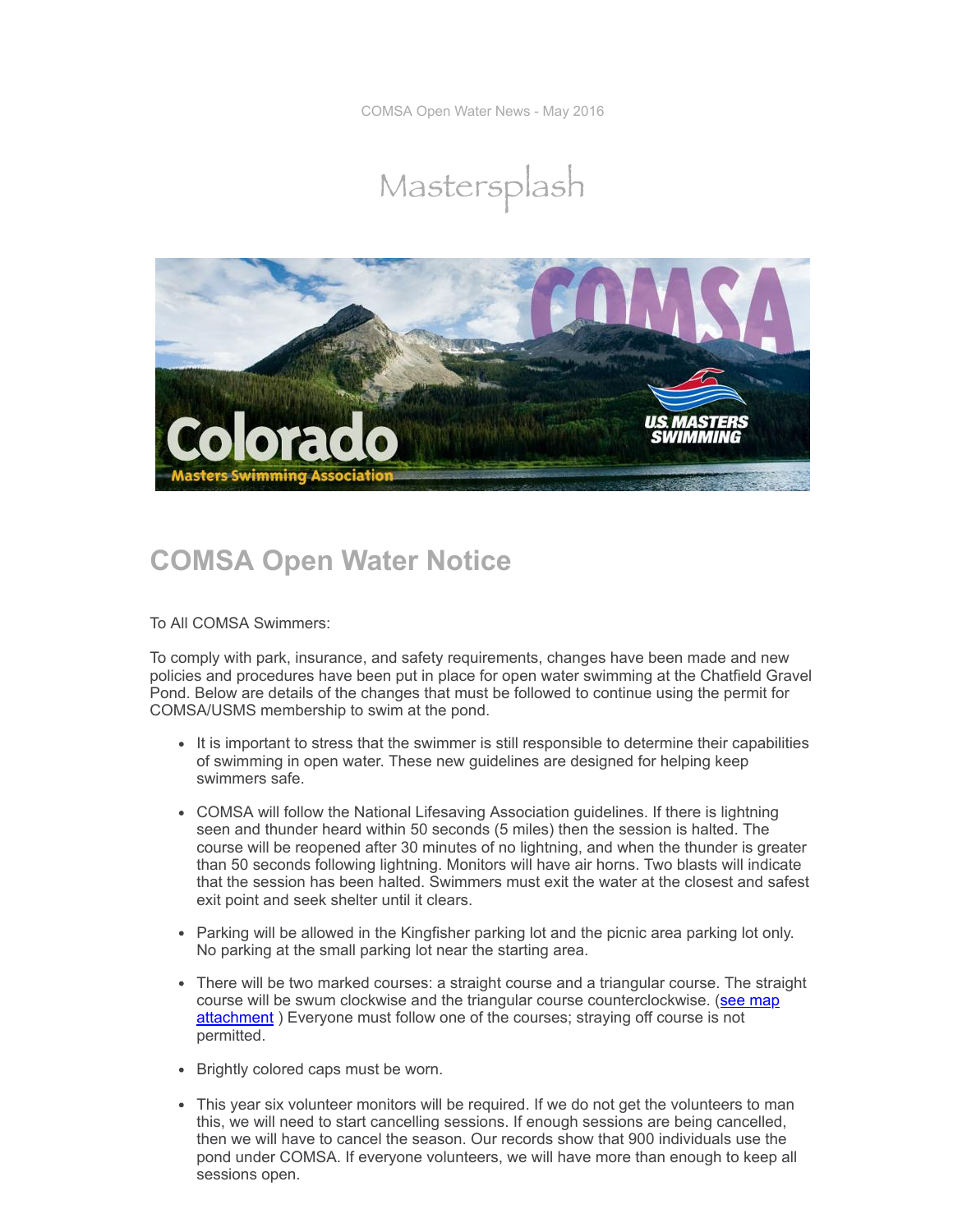- We are required to have six volunteers per session- one check in/one check out, and four monitors.
- $\circ$  Monitors will need to be placed in the following spots for the full session of 2  $\bullet$ hours.
- One at the north end by the check in area, but they cannot be the check in/check out persons.
- o One at the island by the sand bar.
- One at the side parking lot where the paddle boarders start from at the far end of the lake. This will be at the large tree near the end of the course on the east side of the pond.
- All positions are indicated on the attached map.
- Monitors will have access to air horns that will be kept in the locked box in the starting area.
- Monitors are responsible for watching the swimmers to make sure no one is in trouble.
- Monitors are responsible for monitoring weather. If any lightning is seen with thunder less than 50 seconds, then the air horns are used. Blowing 2 blasts to indicate the session is halted. It will reopen 30 minutes after the last lightning and thunder under 50 seconds.
- o If a monitor would like to swim at some point during the session, it is that person's responsibility to have someone cover for them. The position is not to be left empty at any time.
- If a monitor is to split a session with someone. The monitor is to be there at the beginning and the other person can take over after starting the session.
- Check in/Check out:
	- o It is the swimmers responsibility to check in and check out.
	- We will be requiring each swimmer to read the new rules and regulations before their first swim.
	- With their acceptance, the volunteer will add a check to that person's name in the check in app indicating they have read and understood the policy and procedures.
- In case of emergency:
	- Each swimmer is swimming at their own risk.
	- If a swimmer is in trouble, try to get the attention of the closest monitor.
	- Swim to the nearest shore which will usually be to the side.
	- The monitor can try to help in any way they can, but THEY ARE NOT LIFEGUARDS. They will have phones and can call 911 if needed.
- If we do have a problem with getting volunteers, or volunteers not showing up, the following will occur:
	- If we do not have all the volunteers identified 48 hours out, the session will be cancelled.
	- If that happens an e-mail blast will be sent out to the membership informing them of the cancellation. We will not rescind if we get volunteers after that blast.
	- $\circ$  If we do not have the volunteers that signed up at the start time, the session will be cancelled. At that late timing, there will be no e-mail notification. If there is no one doing the check in/check out, then that means the session has cancelled.
	- To help we will have a sign posted at the check in area that will have a sliding panel with open/closed. If it indicates it is closed, the session is cancelled.
	- Anyone swimming when the session is cancelled is risking a fine from the state.
- Volunteering:
	- We use Sign Up Genius for volunteer signup
	- We need six volunteers per session
	- *We will be swimming Mondays, Wednesdays, and Saturdays from Memorial Day Weekend until the end of September*

Thank you in advance for everyone's hard work in volunteering. Please help get the word out for the need of volunteers to keep this great opportunity to have open water swimming in our back yard in Denver. If there are any questions, please feel free to contact Chris Nolte at 720-308- 8176 or Susan Nolte at 303-596-3359.

The sign up genius will be sent out shortly.